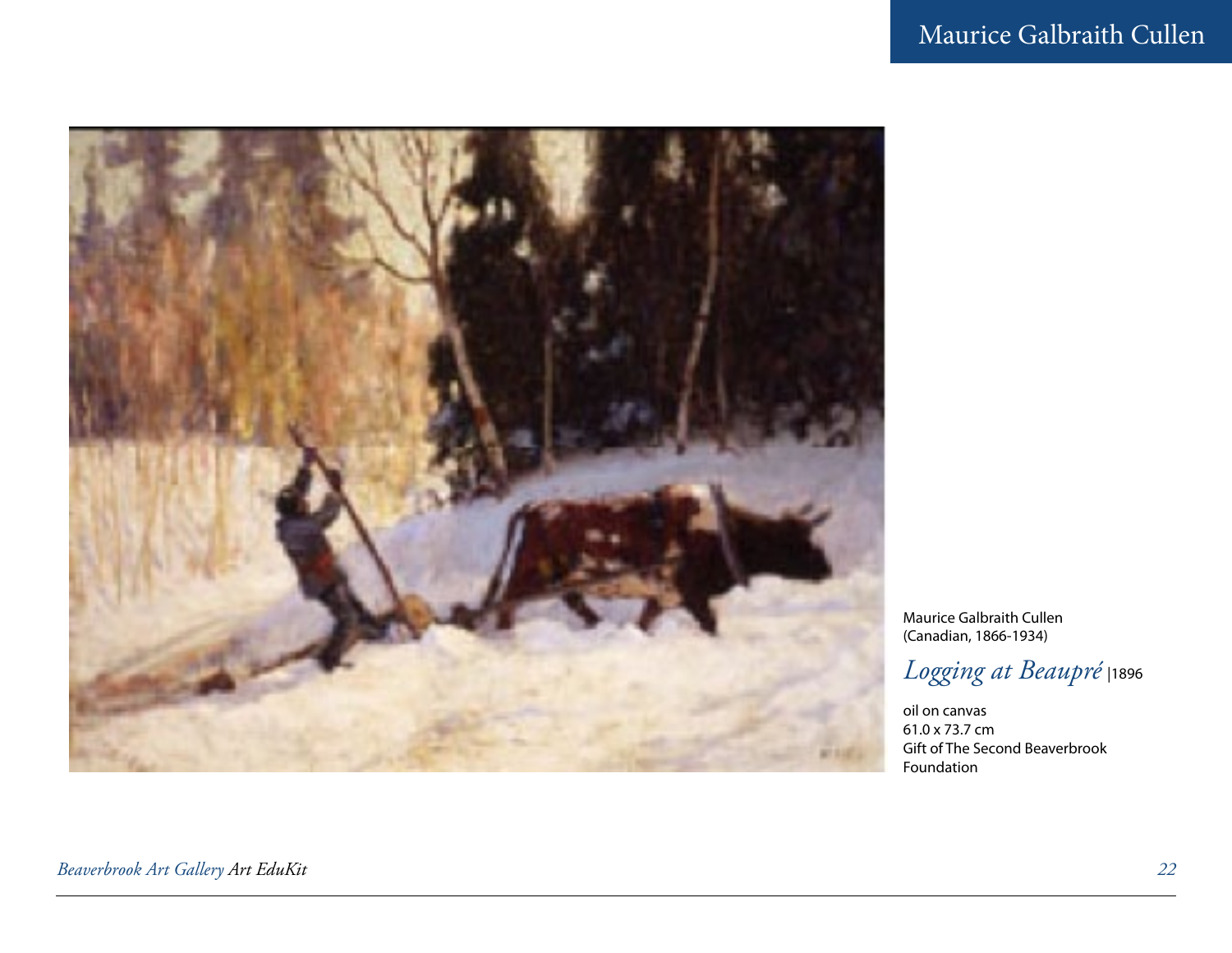## What can we learn from looking at Maurice Galbraith Cullen's *Logging at Beaupré* ?

## *Let's look*

Take your time. Look carefully. Where do your eyes go first? Then where? Take in as many details as you can.

## *Let's describe*

What is taking place? How would you describe the person in the painting? What are the person and the ox doing? How do the trees in the background relate to the person and the ox in the foreground? What can we say about the landscape? What time of year is it? What time of day is it? Support your answers with visual elements in the work.

## *Let's imagine*

Imagine yourself as the ox. What would you be thinking? Imagine yourself as the man. What would you be thinking and saying to the ox? If you could enter the scene, what would you do? Cullen's painting shows a man and ox hauling logs out of the woods in 1896. If you could re-create this painting today, what would it look like?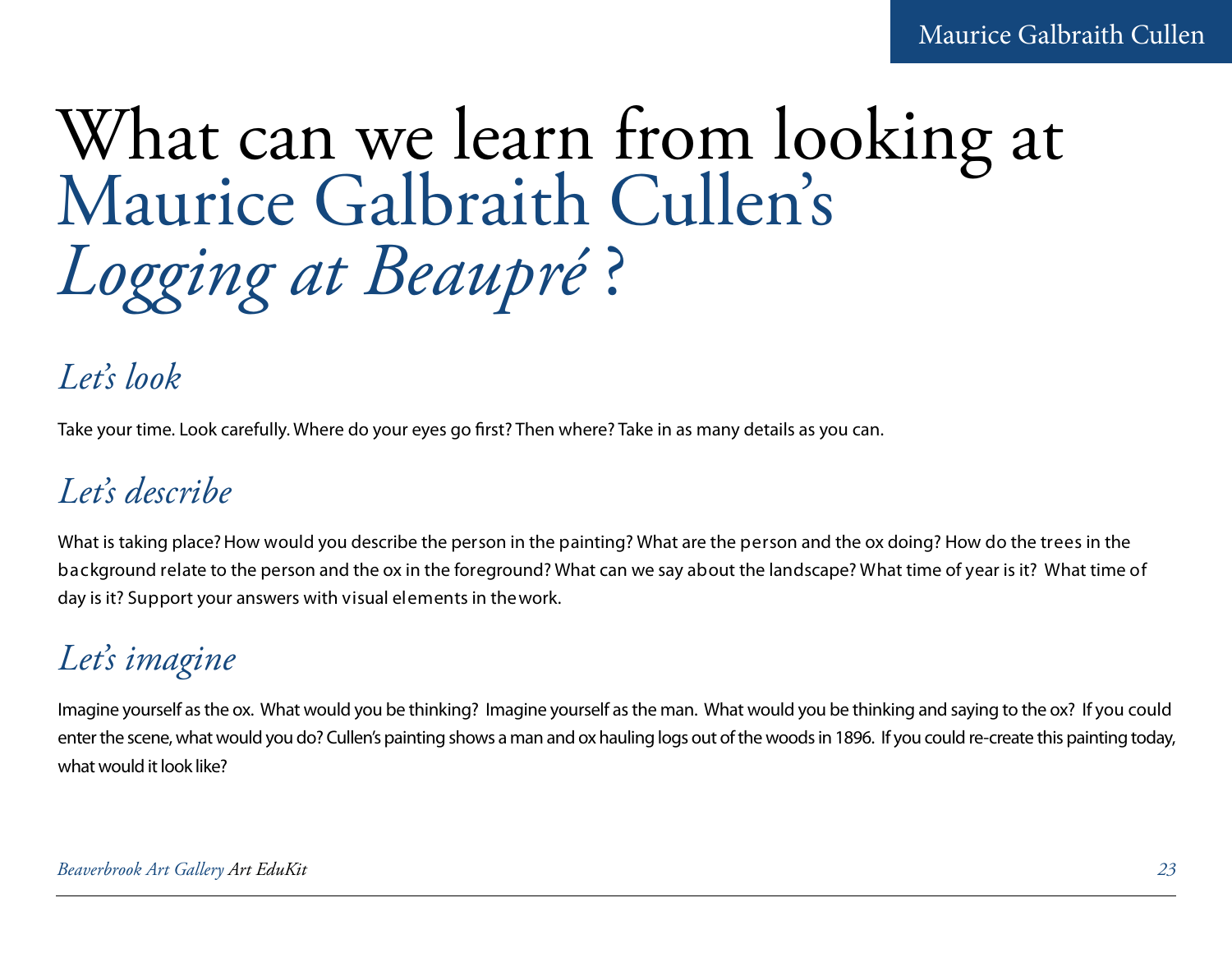# Art-making inspired by Maurice Galbraith Cullen's *Logging at Beaupré.*

## *All Work and No Play*

Curriculum Connections: Elements of Art and Principles of Design; Explore images from a variety of historical and cultural contexts.

*Materials Needed*

*Logging at Beaupré* (CD version or Smartboard) Oil Pastels Pencils Paper (at least 16" X 20") Paper towels



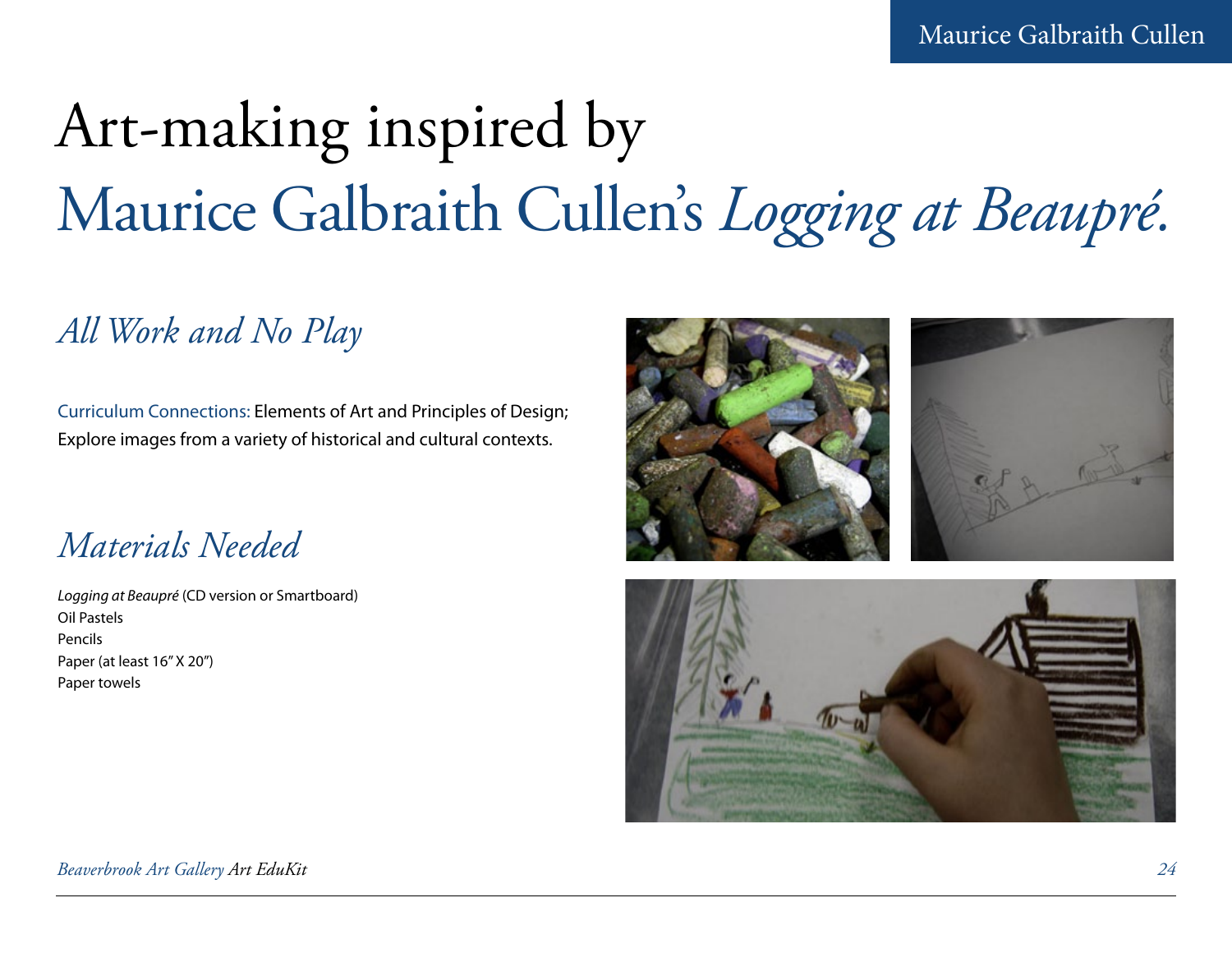# Let's Get Started

## *Discuss!*

Canada has a long history of people working hard to achieve their goals. Early in Canada's history this work was done without the help of elaborate machines. This lesson gives the students an opportunity to think about Canada's past, and look at the history of its development.

In a pastel drawing, students will create a New Brunswick scene, and how they think it would have looked in Canada's past. Like Cullen's man and ox, think about the relationship between the machines and the people portrayed in the image.

## *Prepare!*

Take some time to talk about what types of animals and equipment would have been used early in Canada's history. Depending on the grade level this discussion will vary greatly. Allow students to have an open discussion about what they think Canada may have been like when the first settlers arrived. Depending on resources, having a few photographs or paintings (aside from Logging at Beaupre) of early life in Canada can be helpful to students when it comes time for them to create their own image.

## *Create!*

Note: Have the example image of Maurice Galbraith Cullen's, *Logging at Beaupré* on display for the class to refer to if needed.

1. This lesson will begin with a general conversation about animals and equipment used in Canada's past as a refresher of the previous conversation.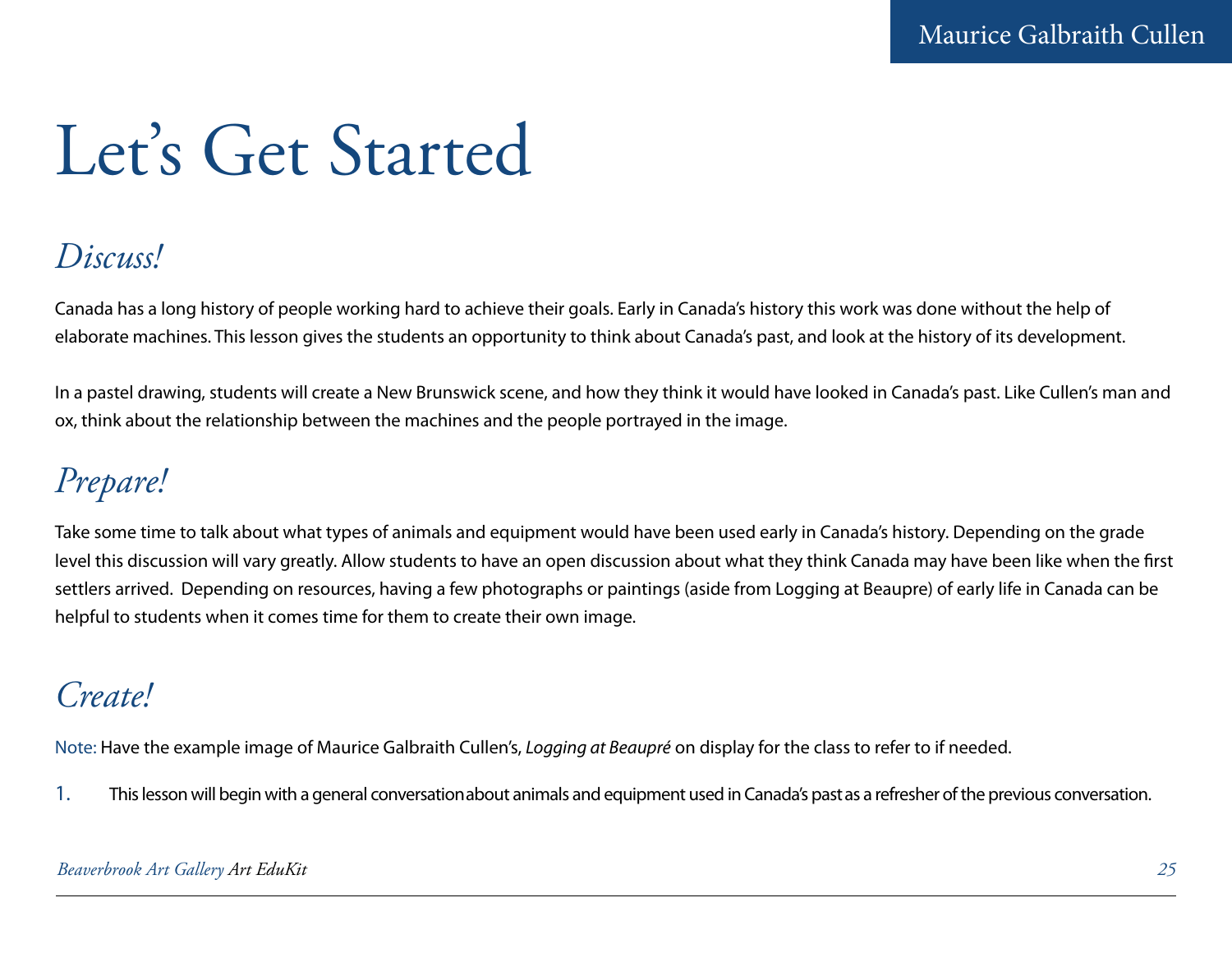- 2. Students will be told that they are going to create their own drawing using oil pastels to representation what they think/interpret a day in the life of a Canadian would have been like earlier in Canada's history.
- 3. Students will be given some time to brainstorm and then will be instructed to begin their drawing. This part of the lesson will be done in pencil so that students can erase any mistakes that are made.
- 4. Once the pencil drawing has been completed, the drawing can be coloured in with the oil pastels. Tell students that oil pastels are similar to chalk or crayons, only softer and a bit messier!
- 5. After the image has been completed students will have an opportunity to discuss their image with the class. A possible cross-curricular lesson that can be tied in would be to have students create a short story about the scene that is being displayed in their image using what they know about Canada's history.

## *Tips and Tricks*

Oil pastels can be a bit messy at times and because of this baby wipes can be your best friend. Great for removing marks on tables, and they also work great on fingers!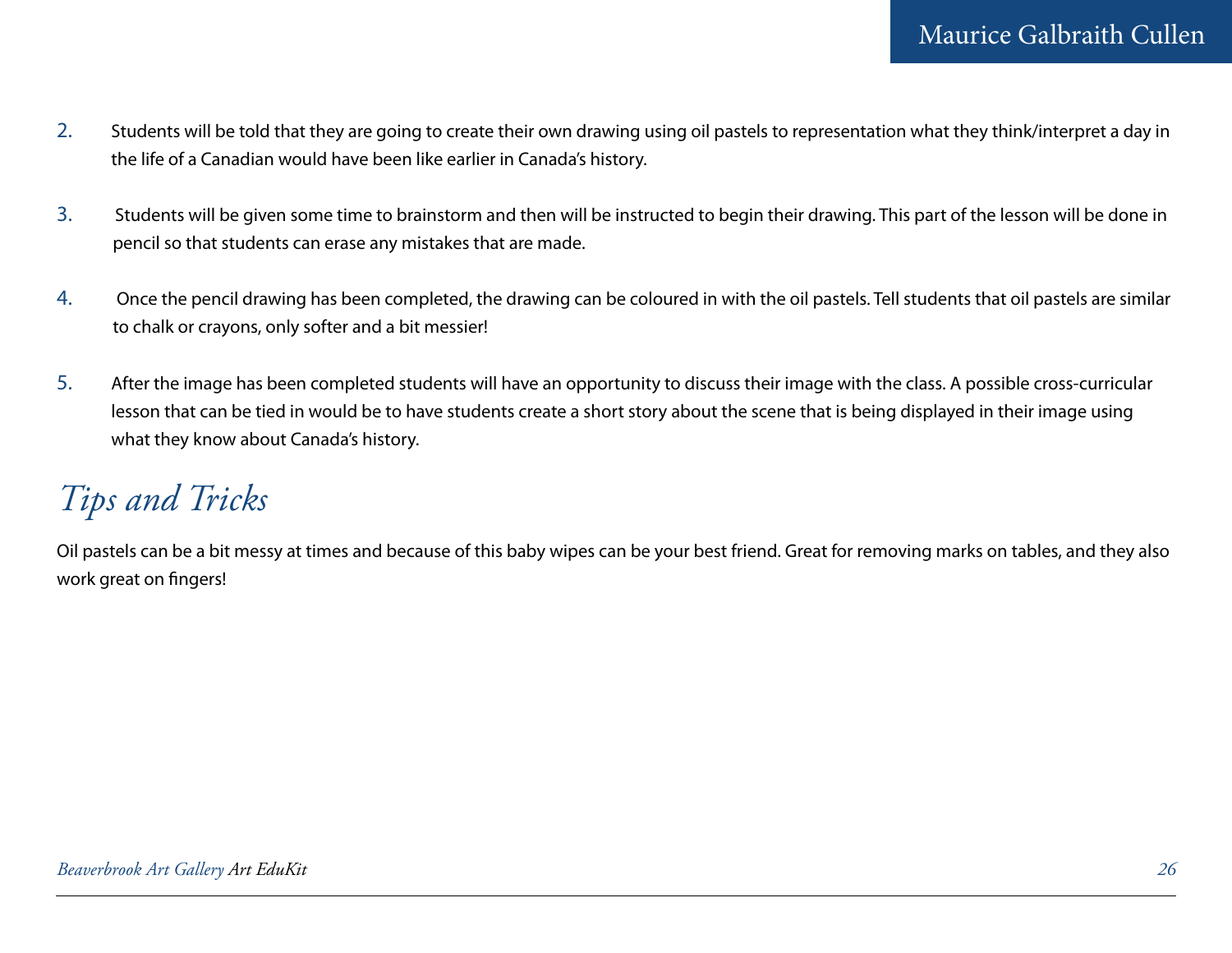# Artist Biography

Maurice Galbraith Cullen, a Canadian landscape painter, was born in Saint John's, Newfoundland, in 1866. Cullen moved to Montreal with his family as a young child, where he began training as a sculptor at the Conseil des arts et manufactures, under Louis-Philippe Hebert. In 1889, Cullen moved to Paris, France, where he studied painting at Ecole des Beaux-arts. In Paris, he became familiar with the French Impressionists, whose work was considered revolutionary at the time. He adopted their use of light and colour in his own paintings.

In 1895, Cullen returned to Montreal and introduced fellow Canadian artists William Brymner and James Morris to the Impressionist approach. Through their exhibitions and teachings, these three artists made Impressionist-style painting of Canadian scenery popular. In time, Cullen became famous for his Impressionist paintings of the cityscapes of Montreal, especially night scenes with glistening lights. He also became one of Canada's great painters of snow.

In 1918, Cullen was appointed by the Canadian War Memorials Fund to depict Canadian experiences in World War I. His dark paintings show that the artist struggled with the depressing subject matter. After the war, Cullen continued to paint in his Impressionist style.

Maurice Cullen was recognized and celebrated throughout his career. In 1895, he was the first Canadian to be elected member of Société nationale des Beaux-arts, Paris. In 1899, he was elected associate member of the Royal Canadian Academy of Arts. In 1911 and 1913, he was awarded the Jessie Dow Prize from the Art Association of Montreal. In 1912, he was elected first vice-president of the Arts Club, Montreal.

Maurice Cullen died in 1934 in Chambly, Québec.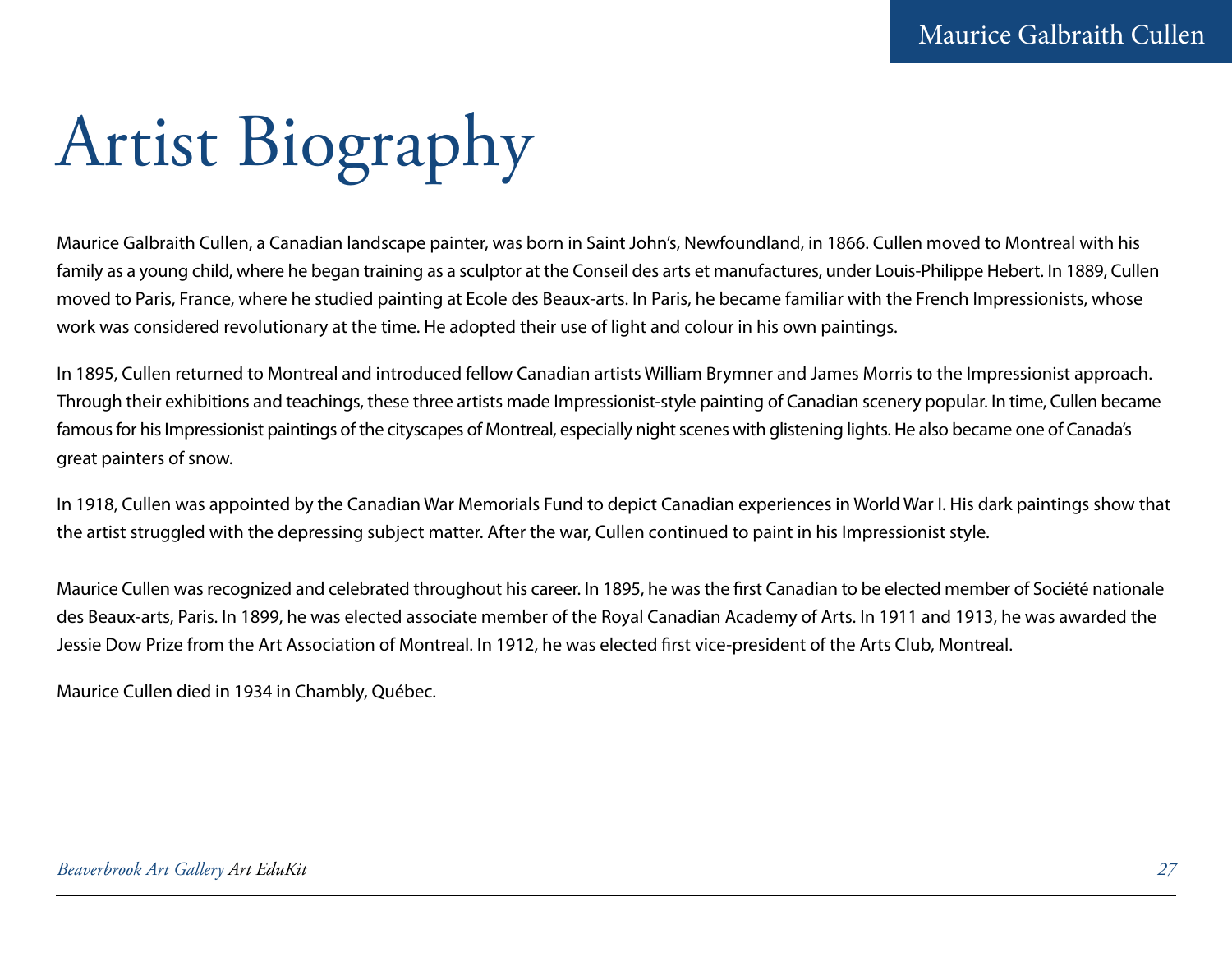## *Art Terms*

| Landscape:                            | A painting or drawing of the land or natural environment.                                                                                                                                                                                            |
|---------------------------------------|------------------------------------------------------------------------------------------------------------------------------------------------------------------------------------------------------------------------------------------------------|
| Cityscape:                            | The urban equivalent of landscape, cityscape refers to the artistic representation of a city.                                                                                                                                                        |
| <b>Balance:</b>                       | The visual impression of order and internal logic in a composition in which the characteristics of different elements (i.e.<br>colour, direction, shape, scale, texture, tone, and apparent weight) are successfully integrated as a coherent image. |
| Value:                                | The lightness or darkness of a tone, judged on a monochromatic range from black to white, through dark, mid- and light greys.                                                                                                                        |
| Positive and<br>negative space:       | Positive space refers to the main form in a composition, while negative space refers to the area that surrounds or<br>penetrates the main form and thus contributes to the overall image without itself having a positive form.                      |
| <b>Art movement</b><br>Impressionism: | A style of painting that started in France in the 1860s. Artists focused on everyday scenes and the effect of sunlight on objects.                                                                                                                   |

## *Resources*

### **Maurice Cullen**

The Canadian Encyclopedia: Maurice Cullen A detailed biography of Maurice Cullen with selected works. http://thecanadianencyclopedia.com/index.cfm?PgNm=TCE&TCE\_Version=A&ArticleId=A0002066&MenuClosed=0

### *Beaverbrook Art Gallery Art EduKit 28*